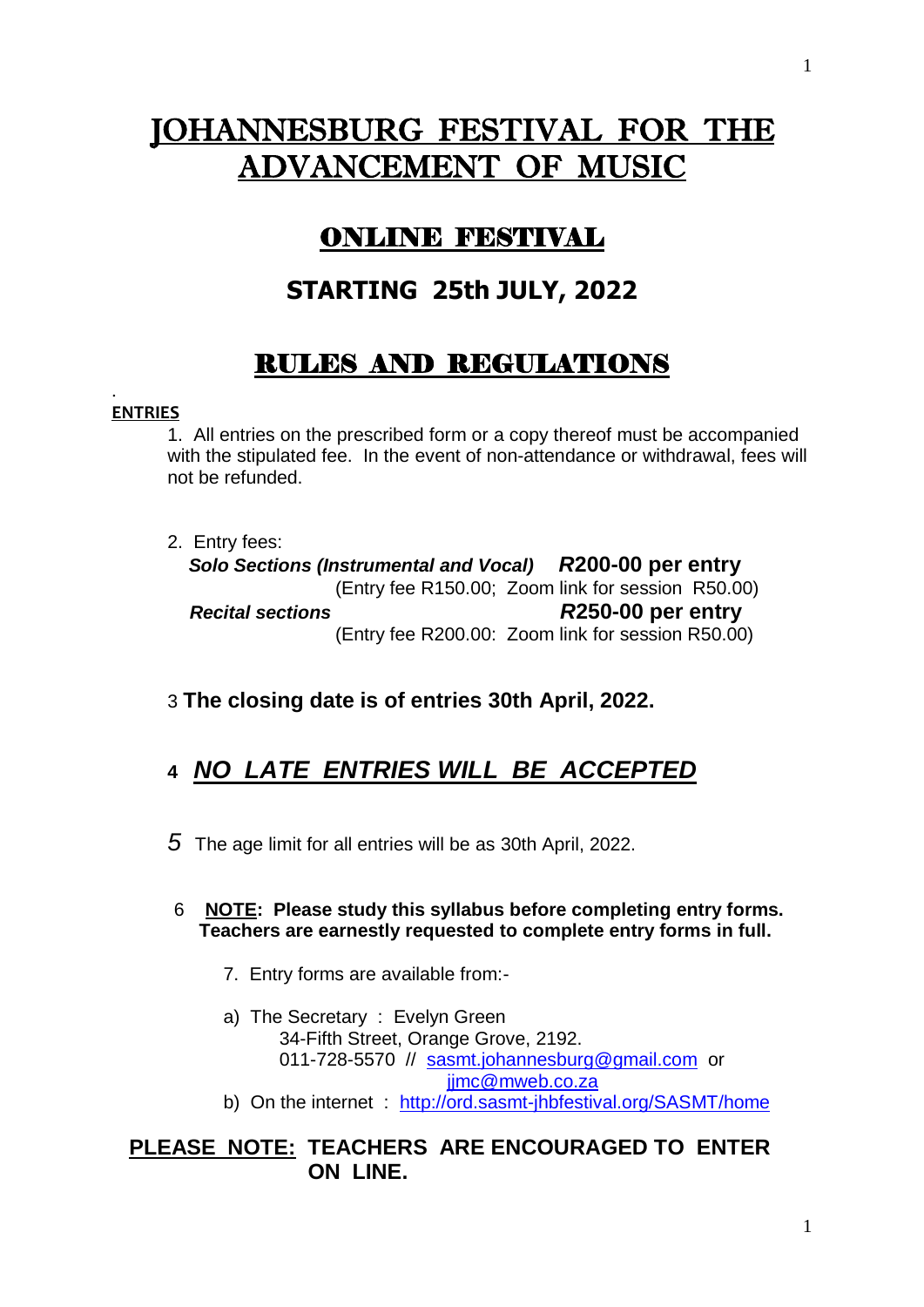## RULES AND REGULATIONS

### The online Festival will take the form of a Zoom Broadcast. Video recordings will be presented to the adjudicator and a Zoom Audience. Live feedback will be given after each section.

1. Participants will be informed of the date and times when their section will be broadcast. This information will be forwarded to the participant.

#### 2 **If a participant wishes to withdraw from a section, the Secretary / Convenor should be notified as soon as possible.**

3. *Repeats*" in short pieces are optional, but in longer pieces, e.g. Sonatas, they should be avoided. *Da Capos* should be played

4. Each participant will be allowed to perform in a **SOLO SECTION** (Own Choice, Any period) **AND RECITAL PROGRAMME**. Each participant may enter only **ONCE** in a section.

5 In *Vocal items* please supply a translation where necessary. This too must accompany the entry form.

6 All participants will receive a **report** which will be E mailed at the conclusion of the Festival.

a) If a satisfactory performance is attained such participant will receive a Certificate of Honours ( $80 - 89$ %); Merit ( $70 - 79$ %) and Proficiency ( below 69%).

b) Outstanding participants will be awarded a Diploma 90% and over.

7. With reference to Strings, Recorder, Woodwind, Brass and Vocal performances, these performances should be accompanied where possible, unless the participant is playing an unaccompanied composition.

#### **FESTIVAL REQUIREMENTS**

#### **Guidelines for making a video recording.**

#### **All videos must be submitted no later than 11th June, 2022.**

Make a video of the participant playing their piece using a cellphone. For best results, use a high-resolution setting (720p or 1080p is good, 4k is too big). Position the phone in such a way that we can see your fingers. Turn the phone so that the video is recorded in horizontal / landscape orientation (not vertical / portrait).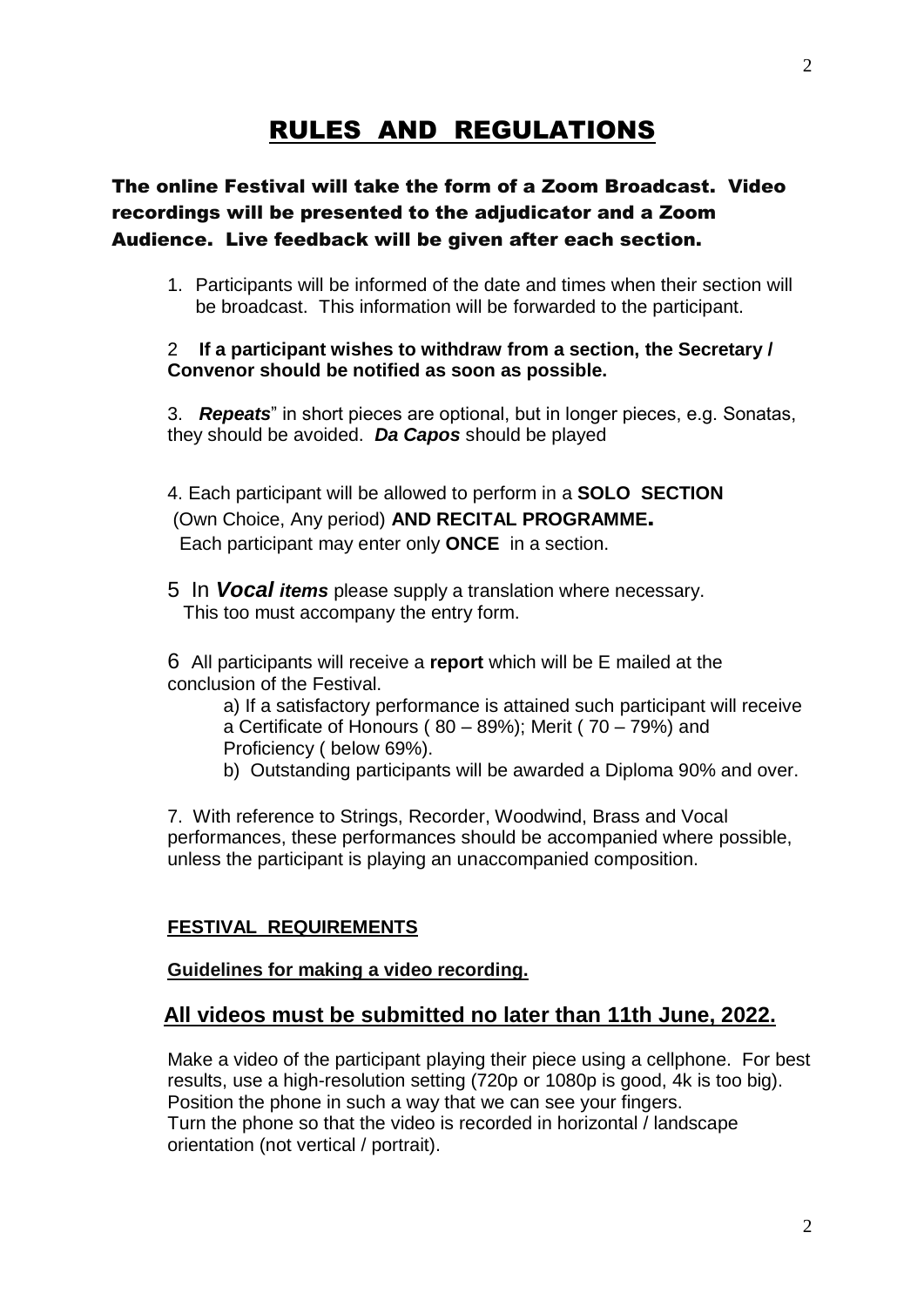If possible, prop the phone against something solid or use a tripod. If you are getting someone to handhold the phone, try and keep the phone as stable as you can.

Make sure your phone is charged. You don't want to run out of battery while recording.

Try and keep background noise to a minimum while recording the piece. The room should be quiet and well-lit and avoid any shadows falling on the performer.

It is a good idea to wear plain colours. Stripes and checks can be distracting.

Dress for the occasion. Participants are requested to bow after their performance.

 *Recording:* Performers and accompanists should be ready with their instruments and in position; recording should begin 5 seconds before the first note.

Recital Programmes **MUST** be recorded in one take.

*Piano:* Must be a well-tuned grand piano or an upright piano.

Copy the completed video clip onto your computer ( *do not send using WhatsApp).*

Open the browser on your computer and go to [www.wetransfer.com](http://www.wetransfer.com/)

On the website, enter the following details:

To: [davidfleminger@gmail.com](mailto:davidfleminger@gmail.com) AND jjmc@mweb.co.za From: Your E mail address.

Message; **Name of participant, name of piece, category and age group** Click '+' and add the video file (you can also drag and drop the video file into the website). Click send.

The video will upload. Once the upload is complete, you can close the website.

We will confirm the receipt of your video within 24 hours.

#### **All videos must be submitted no later than 11th June, 2022.**

### **PLEASE SUBMIT BOTH THE VIDEO AND SHEET MUSIC AT THE SAME TIME**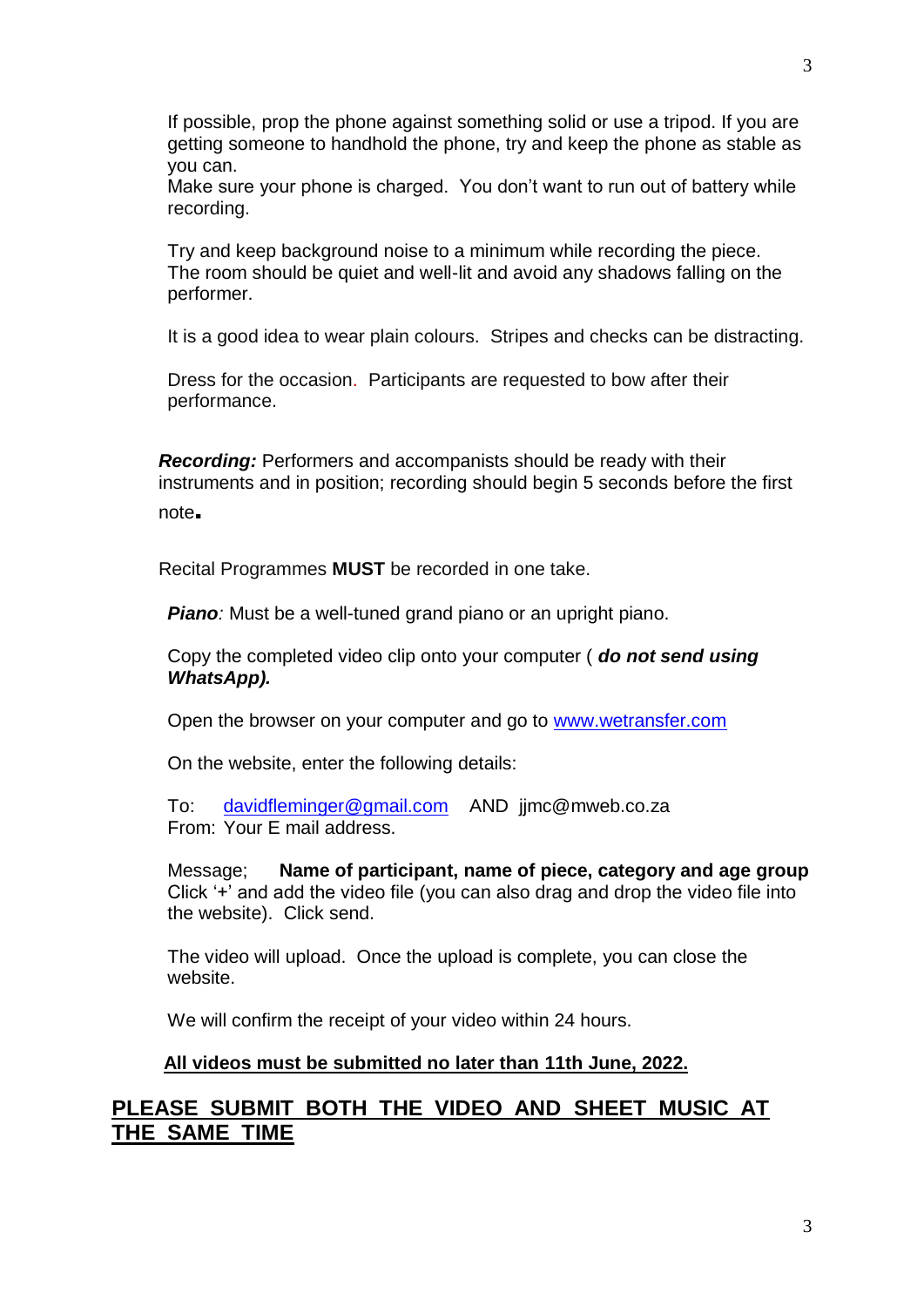#### **SHEET MUSIC**

#### **All sheet music must be submitted by 11th June, 2022.**

Scan in all pages of your sheet music and save as a **single pdf** (Adobe Acrobat document).

**Label the pdf file with the participant's full name and category / item number** Send the **pdf** via email to jimc@mweb.co.za

If you don't have access to a scanner, take a photograph of each page and send the images via E mail to [davidfleminger@gmail.com](mailto:davidfleminger@gmail.com) AND jimc@mweb.co.za **Please include details of the participant's name and item number in the E mail**.

#### **All sheet music must be submitted by 11th June, 2022.**

If you have any technical questions, please contact [davidfleminger@gmail.com](mailto:davidfleminger@gmail.com)

If you have any questions about registration, categories etc, please contact [jjmc@mweb.co.za](mailto:jjmc@mweb.co.za)

### **PLEASE SUBMIT BOTH THE VIDEO AND SHEET MUSIC AT THE SAME TIME**

#### **PLEASE NOTE: The Adjudicators decision is final.**

### **BANKING DETAILS**

**BANK** FNB Balfour Park **BRANCH CODE** 21 22 17 **ACCOUNT NAME** Johannesburg Festival for the Advancement of Music **ACCOUNT NUMBER** 50361260637

PAYMENTS EFT / Cash

 Entries can be sent via e-mail to s**[asmt.johannesburg@gmail.com](mailto:sasmt.johannesburg@gmail.com)  or jjmc@mweb.co.za**

*Kindly quote name of student as reference when making a deposit / EFT*

#### **FESTIVAL COMMITTEE**

**CHAIRMAN:** Lynn Markman **HON. SECRETARY / TREASURER** Evelyn Green **PIANO CONVENOR** Lynn Markman

Mark Baker, Leslie Elderkin, Penny Fraser, Snezana Ivanovic, Estelle Sher, Heloise Thorburn,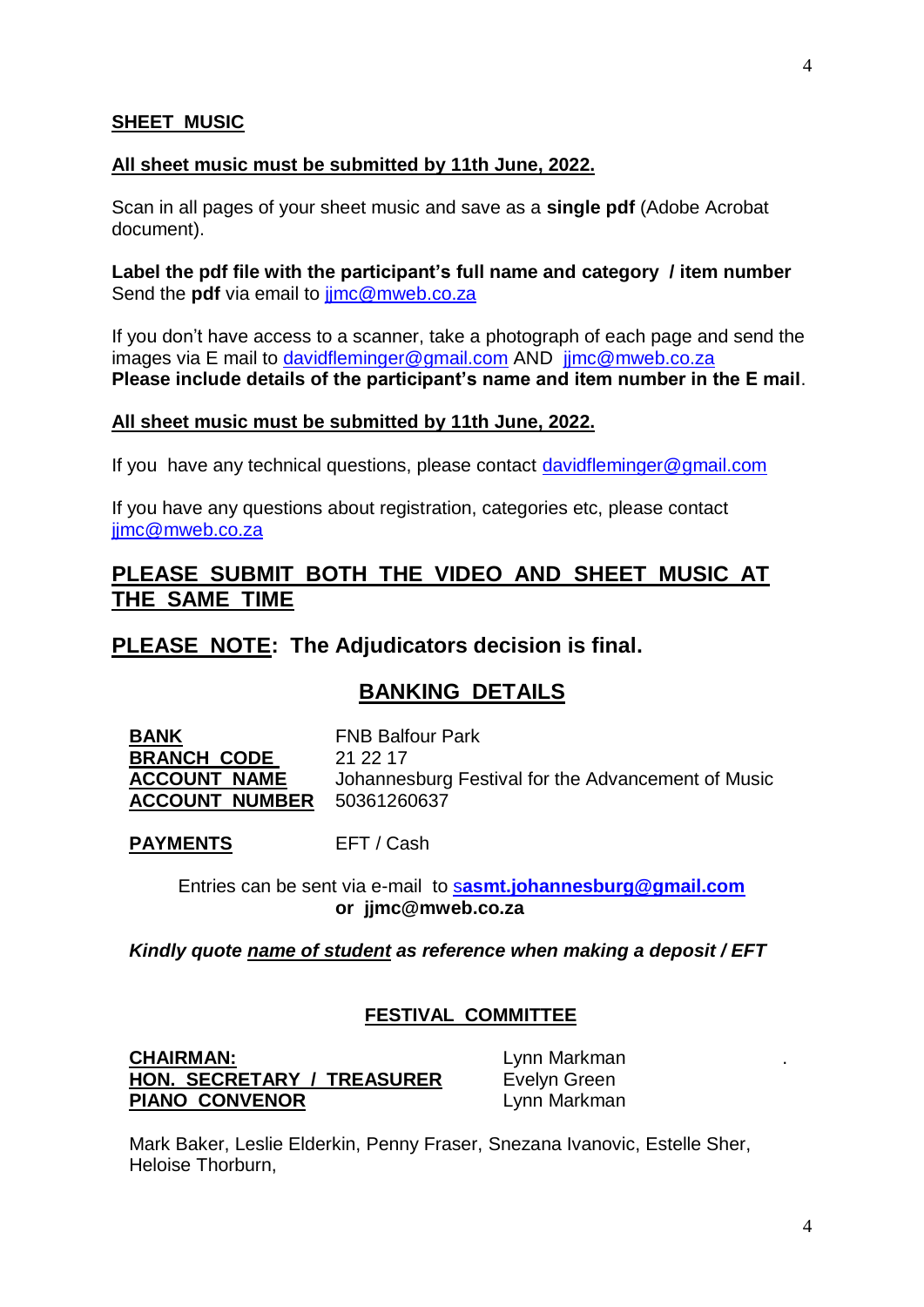# **TROPHIES**

The following trophies may be awarded at the Gala Concert to be held shortly after the Festival

## PIANO

### BEST PIANO RECITALS

*Etresia Labuschagne Trophy* **8 years and under**  *Cecilia Yutar Trophy* **10 years and under**  *Juliette Nehama Trophy* **12 years and under**  *Lynn Markman Trophy* **14 years and under**  *Ruth Shenker Trophy* **16 years and under**  *S.A.S.M.T. Trophy* **18 years and under** 

## SPECIAL TROPHIES - PIANO

*Beverly Green Trophy* M**ost promising pianist 16 years & under** *Johanna van der Spuy Trophy* **Best performance of a Baroque piece** *Peggy Haddon Trophy* **Most memorable performance of a Classical piece for piano** *Ewa Chojnacki Trophy* **Best performance of a piece by Chopin** *Alice Janes Memorial Trophy* B**est performance of an Impressionist work** *Gideon Roos Trophy* **Most outstanding piano performance –any age**

## STRING TROPHIES

*Lee Marais Trophy* **6 years and under**  *The Violin Academy Trophy* **8 years and under**  *The South African Suzuki Association Trophy* **10 years and under**  *SASMT Trophy* **12 years and under**  *Festival Trophy* **14 years and under**  *Nicolette Solomon Trophy* **16 years and under**  *Esther Reinders Trophy* **16 years and over**  *SAMRO Trophy* **Junior String Player**  *Diana Neille Trophy* **Best performance of a Recital**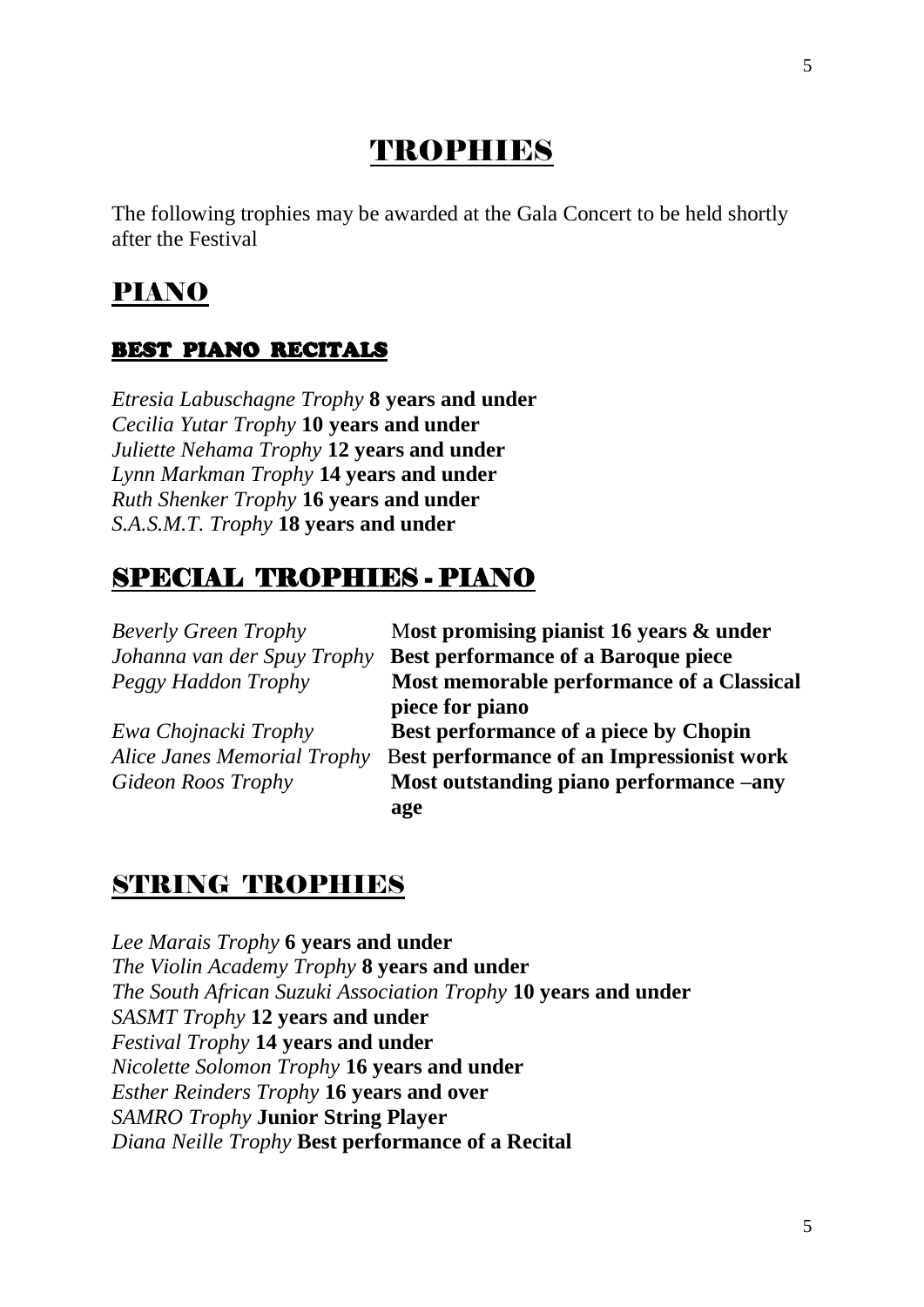## WIND TROPHIES

*Diane Heller Trophy* **Junior Wind Player**  *Merryl Neille Trophy* **Senior Wind Player** *Kasia McNaught Trophy* **Best Flautist**  *Etresia Labuschagne Trophy* **Best Wind Recital** 

## HARP TROPHIES

*Junior Harp Trophy* **Most promising junior harpist**  *Harp Society of South Africa Trophy* **Most promising harpist** 

## RECORDER TROPHIES

*Festival Trophy* **12 years and under**  *Anne Carroll Trophy* **14 years and under**  *Botha Family Trophy* **16 years and under**  *Anne Carroll Trophy* **18 years and under**  *Festival Trophy* **Open Section** 

## SINGING TROPHIES

*Eugenie Chopin Trophy* **Most promising Male Singer**  *Eugenie Chopin Trophy* **Most promising Female Singer**  *Festival Trophy* **Most promising Singer 18 years and under** 

The Johannesburg Festival for the Advancement of Music is proud to be presenting this Online Festival during these difficult times. Thank you for participating and we hope you will all enjoy this new and challenging experience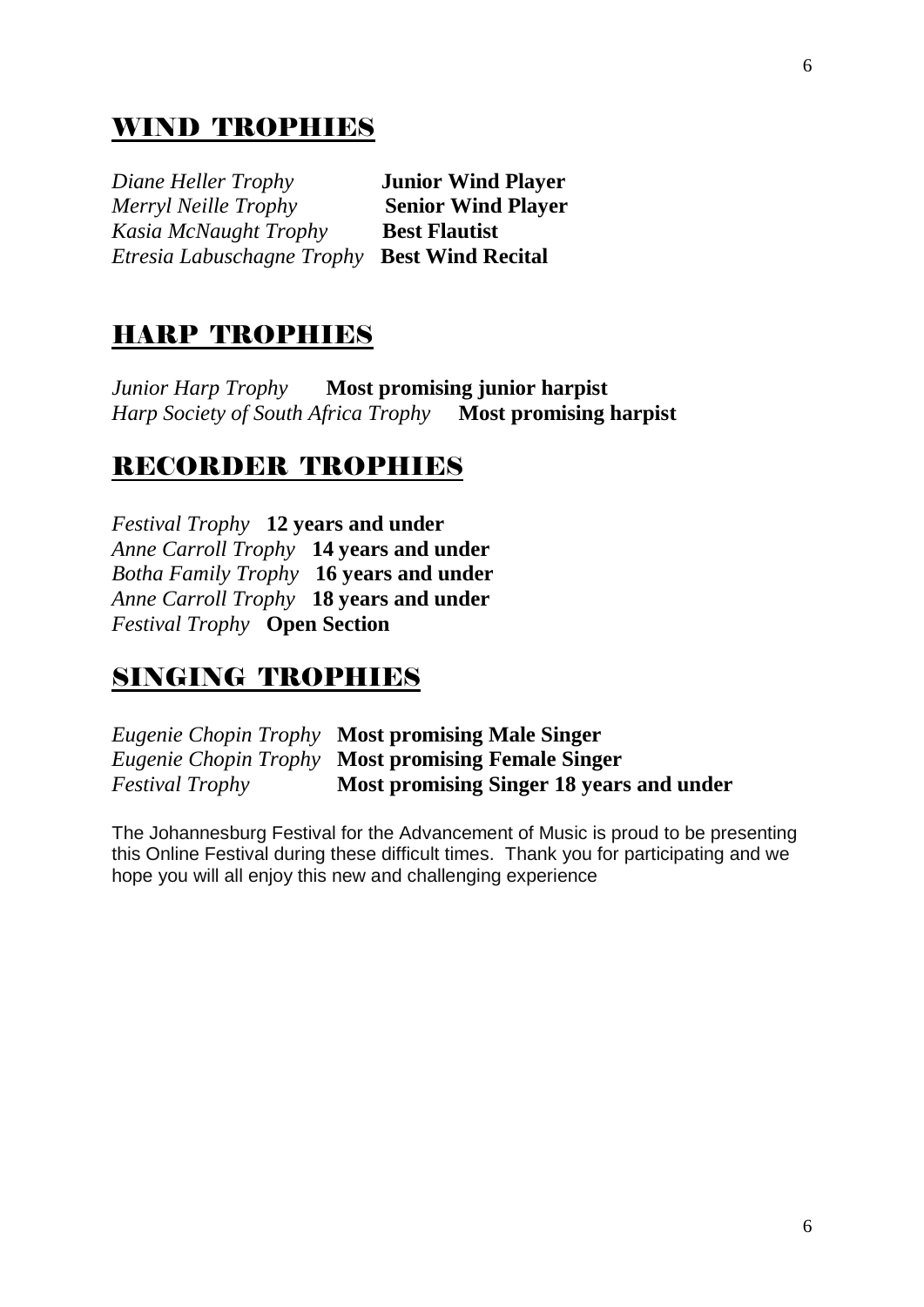## PIANO

## PLEASE READ THE RULES AND REGULATIONS.

**INVESTIGATE AGE GROUP 4 MAX TIME LIMIT** 

#### **SOLO OWN CHOICE ANY PERIOD**

| $P-01$ | 8 yrs and under  | 2 minutes |
|--------|------------------|-----------|
| $P-02$ | 9 yrs and under  | 2 minutes |
| $P-03$ | 10 yrs and under | 3 minutes |
| $P-04$ | 11 yrs and under | 4 minutes |
| $P-05$ | 12 yrs and under | 5 minutes |
| $P-06$ | 13 yrs and under | 5 minutes |
| $P-07$ | 14 yrs and under | 5 minutes |
| $P-08$ | 16 yrs and under | 6 minutes |
| $P-09$ | 18 yrs and under | 7 minutes |
| $P-10$ | Open             | 8 minutes |
|        |                  |           |

#### **RECITAL (**at least 3 pieces)

#### *Please note Entry Fee: R250-00 per participant*

| $P-11$ | 10 yrs and under | 10 minutes |
|--------|------------------|------------|
| $P-12$ | 12 yrs and under | 10 minutes |
| $P-13$ | 14 yrs and under | 12 minutes |
| $P-14$ | 16 yrs and under | 15 minutes |
| $P-15$ | 18 yrs and under | 20 minutes |
| $P-16$ | Open             | 25 minutes |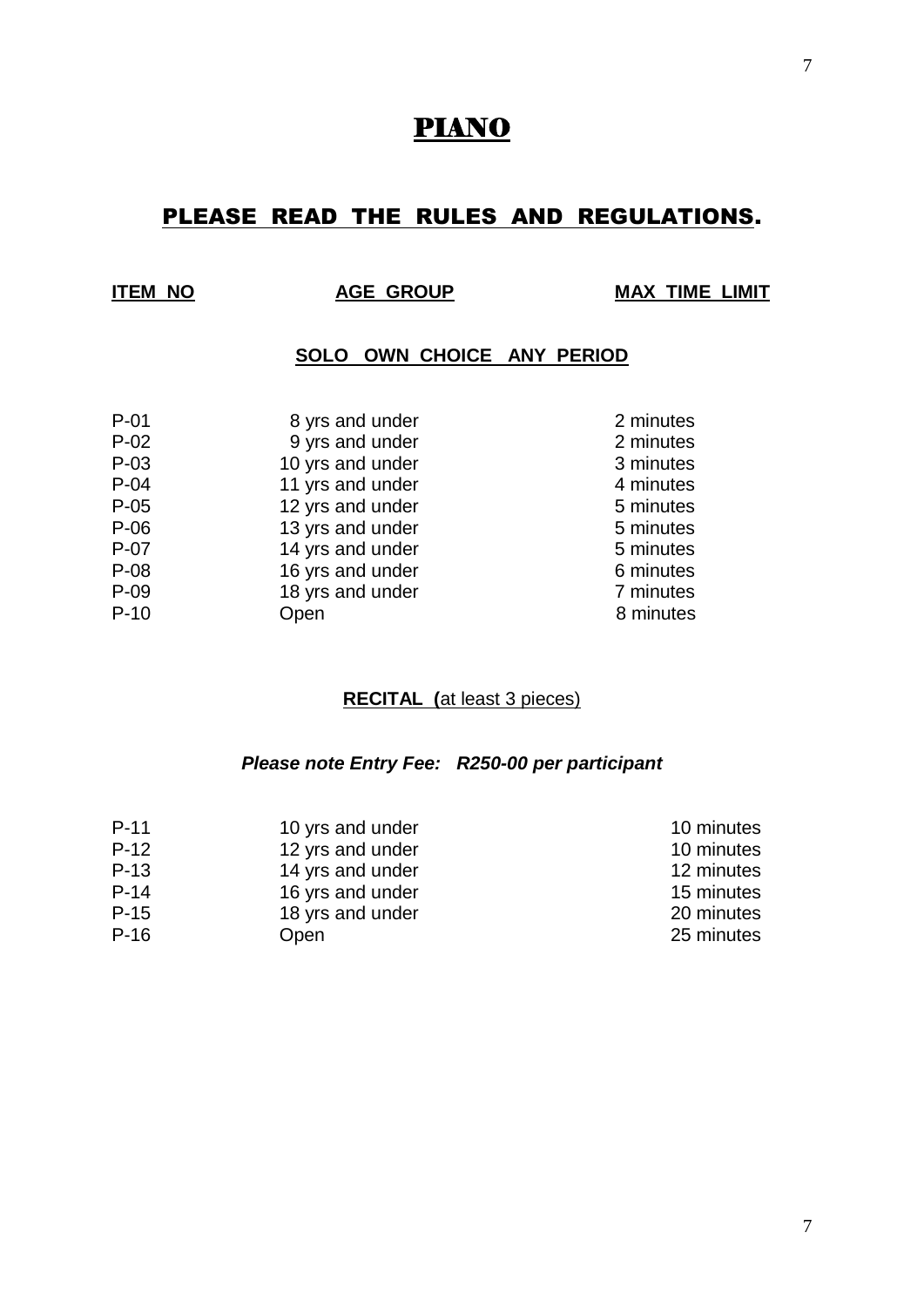### PLEASE READ THE RULES AND REGULATIONS

### BOWED STRING INSTRUMENTS

| <b>ITEM NO.</b> | AGE GROUP.                                         | <b>MAX TIME LIMIT</b> |
|-----------------|----------------------------------------------------|-----------------------|
|                 | VIOLIN / VIOLA / CELLO SOLOS OWN CHOICE ANY PERIOD |                       |
| $S-01$          | 6 yrs and under                                    | 2 minutes             |
| $S-02$          | 8 yrs and under                                    | 3 minutes             |
| $S-03$          | 10 yrs and under                                   | 3 minutes             |
| $S-04$          | 12 yrs and under                                   | 5 minutes             |
| $S-05$          | 14 yrs and under                                   | 6 minutes             |

| $S-06$ | 16 yrs and under | 8 minutes  |
|--------|------------------|------------|
| S-07   | 18 yrs and under | 10 minutes |
| $S-08$ | Open             | 12 minutes |

#### **VIOLIN / VIOLA / CELLO RECITAL** (At least 3 pieces)

| S-09   | 6 yrs and under  | 6 minutes  |
|--------|------------------|------------|
| $S-10$ | 8 yrs and under  | 8 minutes  |
| $S-11$ | 10 yrs and under | 8 minutes  |
| $S-12$ | 12 yrs and under | 10 minutes |
| $S-13$ | 14 yrs and under | 12 minutes |
| $S-14$ | 16 yrs and under | 15 minutes |
| $S-15$ | 18 yrs and under | 20 minutes |
| $S-16$ | Open             | 25 minutes |
|        |                  |            |

## **GUITARS** Backing tracks are permissible

| <b>ITEM NO.</b> | AGE GROUP.                                 | <b>MAX TIME LIMIT</b> |
|-----------------|--------------------------------------------|-----------------------|
|                 | <b>GUITAR SOLO</b>                         |                       |
| $G-01$          | 10 yrs and under                           | 3 minutes             |
| $G-02$          | 12 yrs and under                           | 5 minutes             |
| $G-03$          | 14 yrs and under                           | 6 minutes             |
| $G-04$          | 16 yrs and under                           | 9 minutes             |
| $G-05$          | 18 yrs and under                           | 10 minutes            |
|                 | <b>GUITAR RECITAL.</b> (At least 3 pieces) |                       |
| $G-06$          | 10 yrs and under                           | 8 minutes             |
| $G-07$          | 12 yrs and under                           | 10 minutes            |
| $G-08$          | 14 yrs and under                           | 12 minutes            |
| $G-09$          | 16 yrs and under                           | 15 minutes            |
| $G-10$          | 18 yrs and under                           | 20 minutes            |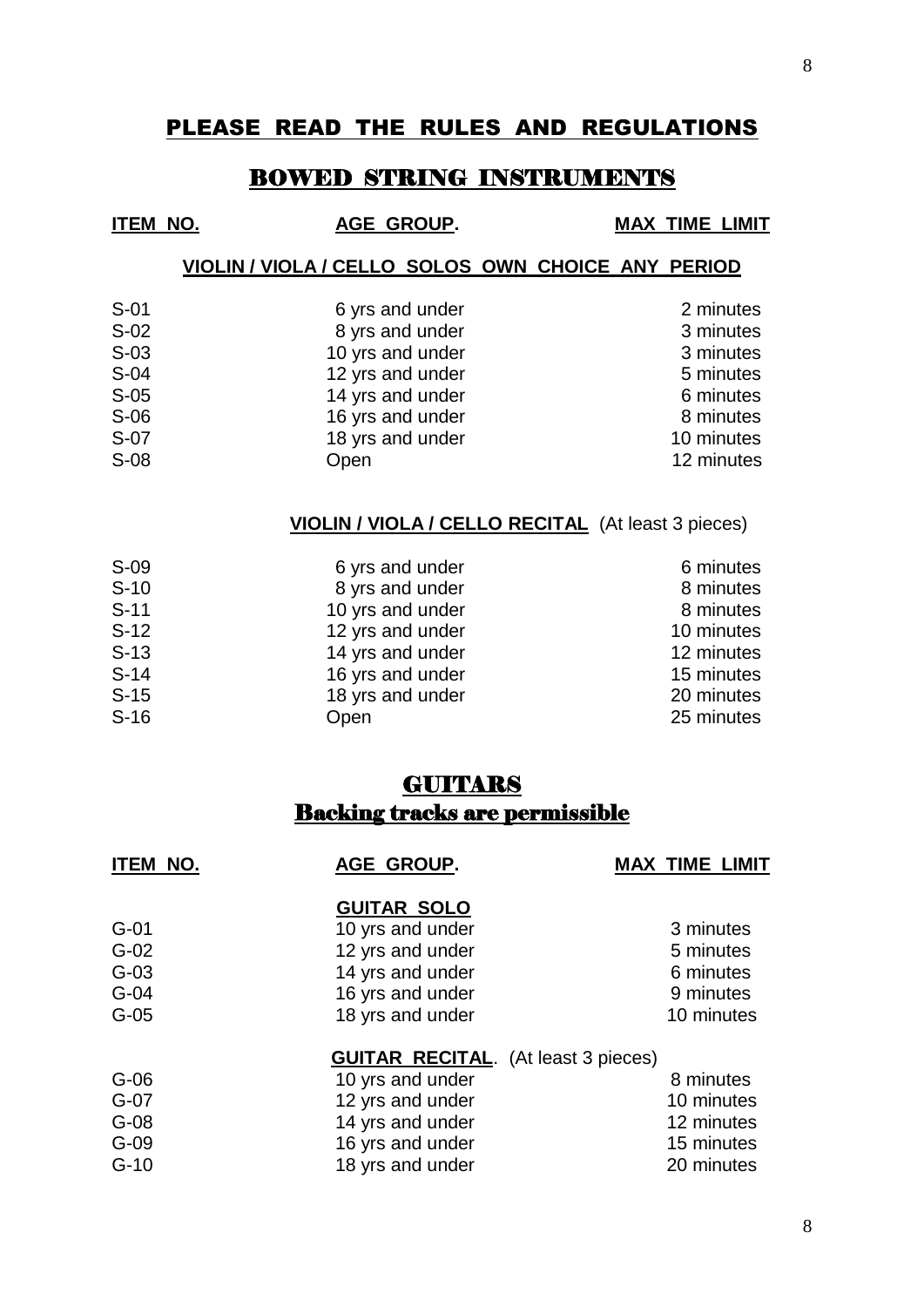## PLUCKED STRING INSTRUMENTS

## HARPS (Lever / Pedal)

## PLEASE READ THE RULES AND REGULATIONS

**ITEM NO AGE GROUP MAX TIME LIMIT**

#### **SOLO OWN CHOICE ANY PERIOD**

| $H-01$ | 8yrs & under             | 2 minutes  |
|--------|--------------------------|------------|
| $H-02$ | 10 yrs and under         | 3 minutes  |
| $H-03$ | 12 yrs and under         | 5 minutes  |
| $H-04$ | 14 yrs and under         | 6 minutes  |
| $H-05$ | 16 yrs and under         | 9 minutes  |
| $H-06$ | 18 yrs and under         | 10 minutes |
| $H-07$ | Open - 18 years and over | 15 minutes |

#### **RECITAL**. (At least 3 pieces)

| $H-08$ | 8 yrs and under  | 7 minutes  |
|--------|------------------|------------|
| $H-09$ | 10 yrs and under | 8 minutes  |
| $H-10$ | 12 yrs and under | 10 minutes |
| $H-11$ | 14 yrs and under | 12 minutes |
| $H-12$ | 16 yrs and under | 15 minutes |
| $H-13$ | 18 yrs and under | 20 minutes |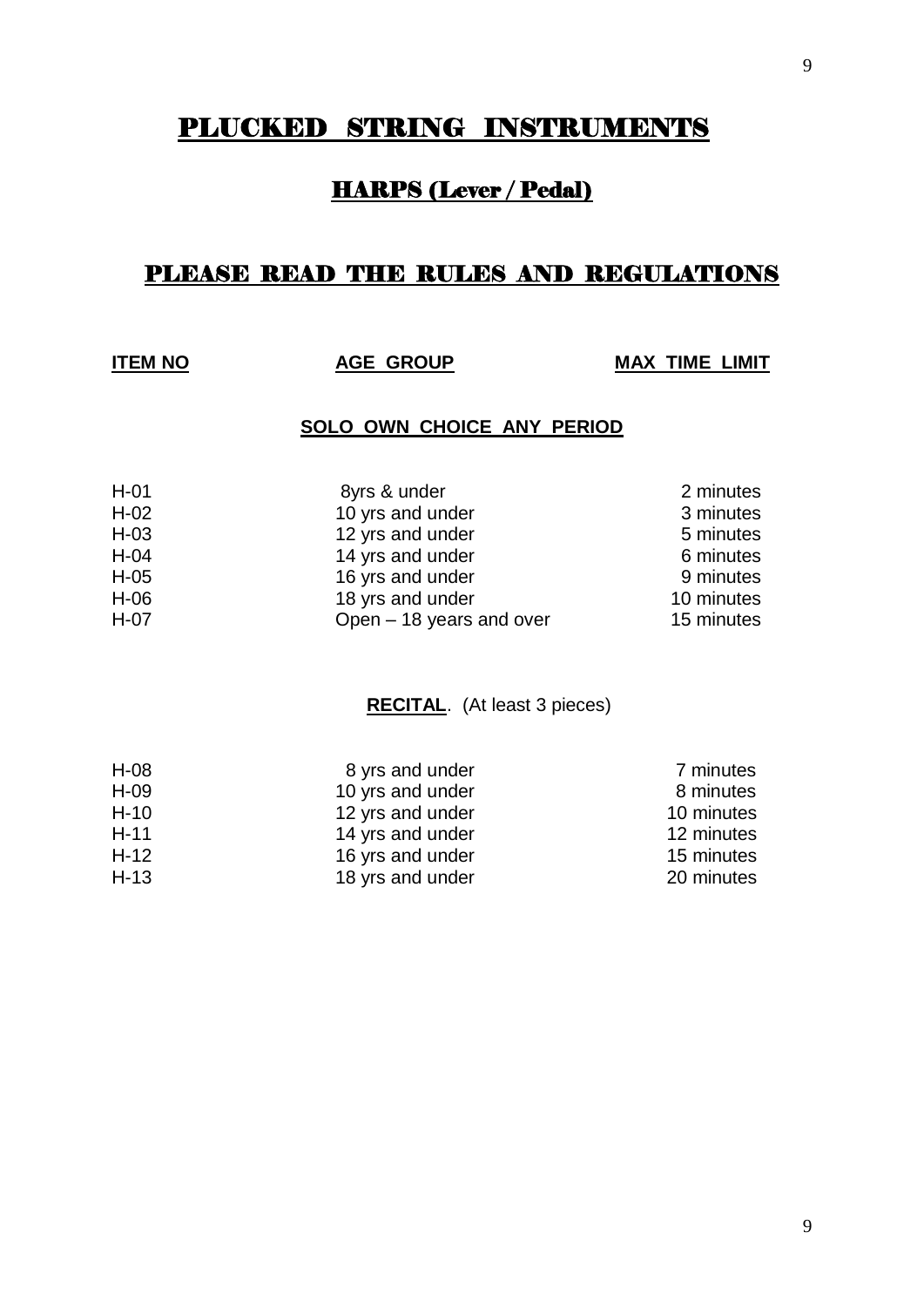#### RECORDERS

### PLEASE READ THE RULES AND REGULATIONS

#### **PLEASE SPECIFY ON ENTRY FORM**

## *SOPRANINO, DESCANT OR TREBLE.*

**ITEM NO AGE GROUP MAX TIME LIMIT**

#### **SOLO OWN CHOICE ANY PERIOD**

| $R-01$ | 6 yrs and under  | 3 minutes  |
|--------|------------------|------------|
| $R-02$ | 8 yrs and under  | 3 minutes  |
| R-03   | 10 yrs and under | 3 minutes  |
| $R-04$ | 12 yrs and under | 5 minutes  |
| $R-05$ | 14 yrs and under | 6 minutes  |
| R-06   | 16 yrs and under | 8 minutes  |
| $R-07$ | 18 yrs and under | 10 minutes |
| R-08   | Open             | 15 minutes |

#### **RECORDER RECITAL** (At least 3 pieces)

| R-09   | 6 yrs and under  | 7 minutes  |
|--------|------------------|------------|
| $R-10$ | 8 yrs and under  | 8 minutes  |
| $R-11$ | 10 yrs and under | 8 minutes  |
| $R-12$ | 12 yrs and under | 10 minutes |
| $R-13$ | 14 yrs and under | 12 minutes |
| $R-14$ | 16 yrs and under | 15 minutes |
| $R-15$ | 18 yrs and under | 20 minutes |
| $R-16$ | Open             | 25 minutes |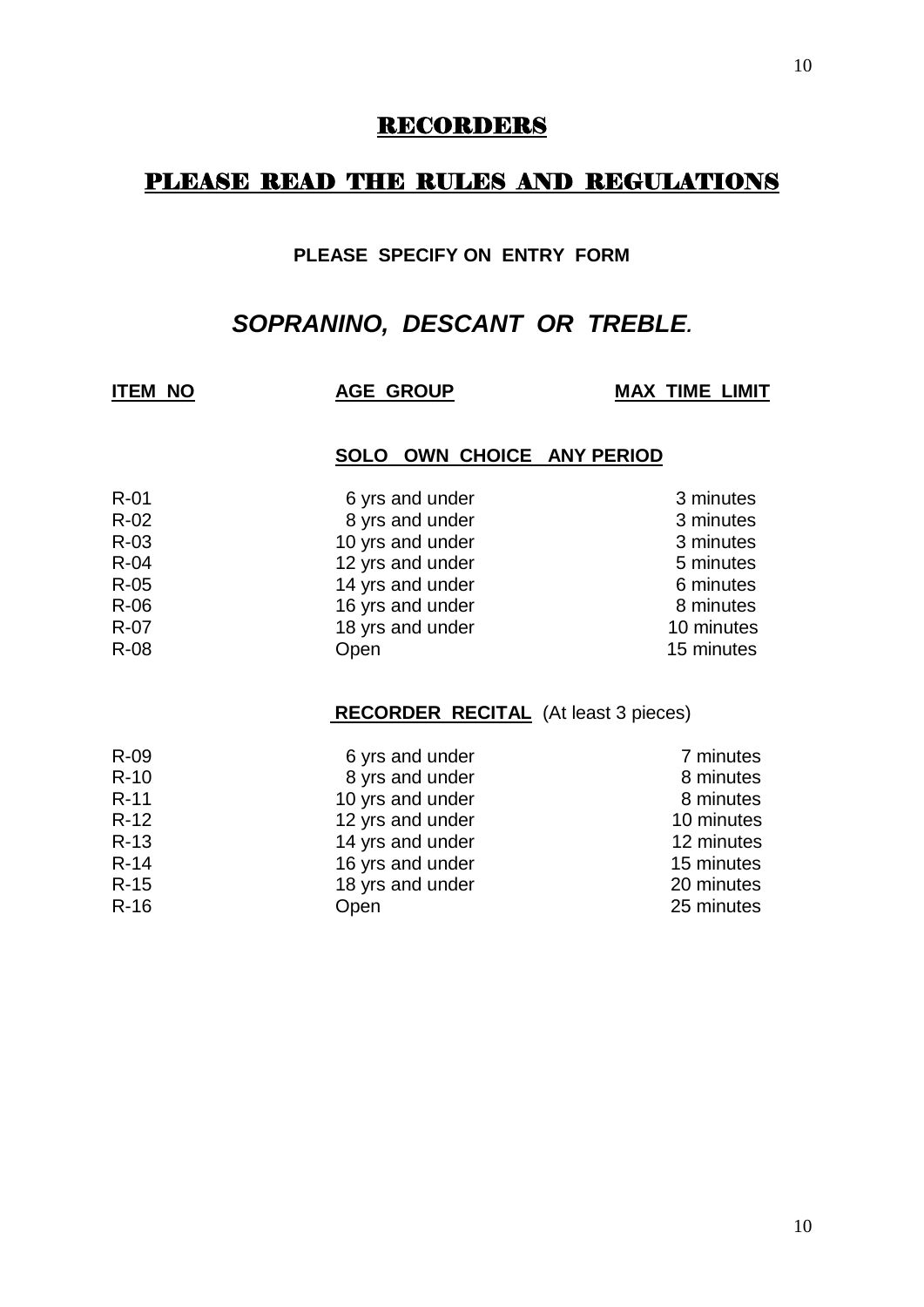## PLEASE READ THE RULES AND REGULATIONS

## WIND (Including Woodwind & Brass)

## *Please specify instrument on entry form*

| <b>ITEM NO</b>             | <b>AGE GROUP</b>                                         | <b>MAX TIME LIMIT</b>               |
|----------------------------|----------------------------------------------------------|-------------------------------------|
|                            | SOLO OWN CHOICE ANY PERIOD                               |                                     |
| $W-01$<br>$W-02$<br>$W-03$ | 10 yrs and under<br>12 yrs and under<br>14 yrs and under | 3 minutes<br>5 minutes<br>6 minutes |
| W-04<br>$W-05$             | 16 yrs and under<br>18 yrs and under                     | 8 minutes<br>10 minutes             |
| W-06                       | Open<br><b>WOODWIND RECITAL</b> (At least 3 pieces)      | 15 minutes                          |
| W-07                       | 10 yrs and under                                         | 8 minutes                           |
| W-08<br>W-09               | 12 yrs and under<br>14 yrs and under                     | 10 minutes<br>12 minutes            |
| $W-10$<br>$W-11$           | 16 yrs and under<br>18 yrs and under                     | 15 minutes<br>20 minutes            |
| $W-12$                     | Open                                                     | 25 minutes                          |
|                            |                                                          |                                     |

### *Please specify instrument on entry form*

| <b>ITEM NO</b>   | <b>AGE GROUP</b>                         | <b>MAX TIME LIMIT</b>  |
|------------------|------------------------------------------|------------------------|
|                  | OWN CHOICE ANY PERIOD<br><b>SOLO</b>     |                        |
| $B-01$<br>$B-02$ | 10 yrs and under<br>12 yrs and under     | 3 minutes<br>5 minutes |
| <b>B-03</b>      | 14 yrs and under                         | 6 minutes              |
| $B-04$           | 16 yrs and under                         | 8 minutes              |
| $B-05$           | 18 yrs and under                         | 10 minutes             |
| $B-06$           | Open                                     | 15 minutes             |
|                  | <b>BRASS RECITAL</b> (At least 3 pieces) |                        |
| $B-07$           | 10 yrs and under                         | 8 minutes              |
| <b>B-08</b>      | 12 yrs and under                         | 10 minutes             |
| <b>B-09</b>      | 14 yrs and under                         | 12 minutes             |
| $B-10$           | 16 yrs and under                         | 15 minutes             |
| $B-11$           | 18 yrs and under                         | 20 minutes             |
| $B-12$           | Open                                     | 25 minutes             |